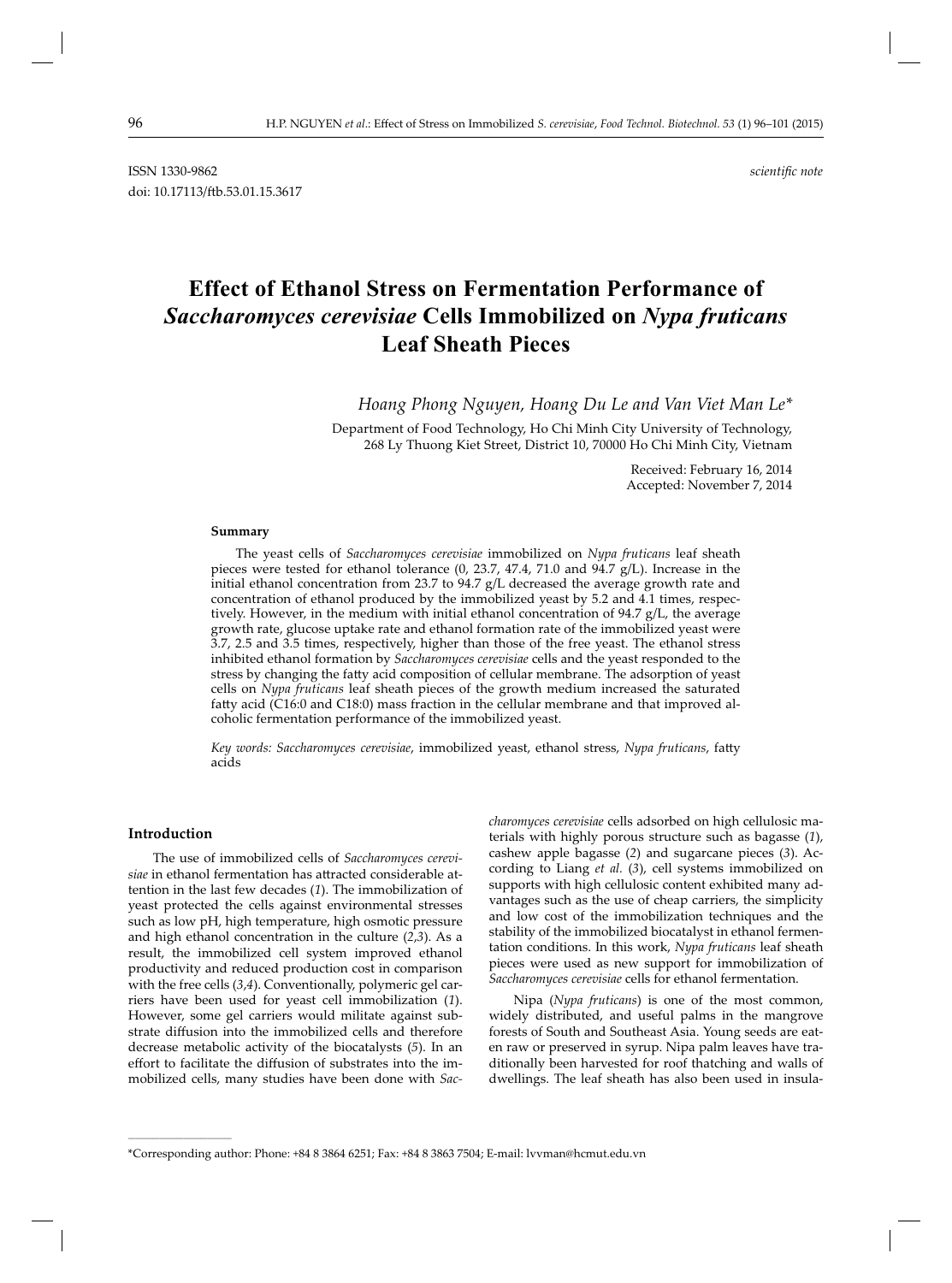tion boards (*6*). Due to highly porous structure (*7*), we suggested that nipa leaf sheath pieces can be used as a support for yeast immobilization. There has been no study on the immobilization of microbial cells on *Nypa fruticans* leaf sheath pieces.

Under environmental stresses, the yeast immobilized in gel carriers exhibited better ethanol tolerance than the free yeast (*8*) and that was due to the protection of the carrier. In addition, under ethanol stress, the survival and metabolism of the cells depend on their ability to adapt quickly to the stress (9). Changes in fatty acid composition in cellular membrane may be a response of the yeast to environmental stress and some authors believed that these changes would improve ethanol tolerance of the yeast. These studies, however, were mostly done with the free yeast (*10*,*11*). No research has been done to investigate the changes of membrane fatty acid composition of the immobilized yeast on cellulosic material under ethanol stress.

The aim of this research is to investigate the effects of ethanol stress on the growth of, sugar assimilation and ethanol formation by *S. cerevisiae* cells immobilized on *Nypa fruticans* leaf sheath pieces. Fermentation performance of the free cells under the same conditions was also investigated as control. Membrane fatty acid composition of the yeast cells was determined to provide a clearer understanding about the response of immobilized *S. cerevisiae* to ethanol stress.

### **Materials and Methods**

#### *Yeast and media*

*Saccharomyces cerevisiae* TG1 originating from the culture collection of the Food Technology Department, Ho Chi Minh City University of Technology, Vietnam, was used for ethanol fermentation. For the inoculum preparation, the yeast strain was cultivated in 10 mL of growth medium containing (in g/L): glucose 30, yeast extract 5, NH<sub>4</sub>Cl 1, KH<sub>2</sub>PO<sub>4</sub> 1 and MgSO<sub>4</sub>·7H<sub>2</sub>O 5 in a test tube (150 mm×16 mm). The test tube was shaken at 30 °C and 350×*g* for 24 h. Then, 10 mL of the preculture were inoculated into a 250-mL Erlenmeyer flask containing 90 mL of growth medium. The flask was also shaken at 30 °C and 350×*g* for 24 h. The preculture were subsequently centrifuged at 2800×*g* and 5 °C for 20 min. Yeast cells were collected and washed with sterile water. Then they were used for immobilization on leaf sheath pieces of *Nypa fruticans* or for ethanol fermentation as control sample.

The medium composition for yeast immobilization and ethanol fermentation was similar to that for preculture preparation, except for the glucose level. The glucose concentration in the media for yeast immobilization and ethanol fermentation was adjusted to 120 and 200 g/L, respectively. The initial pH value of the media was 5.5. All media were sterilized at 121 °C for 20 min before use.

#### *Carrier*

Leaf sheath pieces of *Nypa fruticans* were used as carriers for yeast immobilization. Firstly, the leaf sheath was washed with potable water and then cut into 0.5 cm high,

2 cm wide and 3 cm long cubic shapes. The leaf sheath pieces were then sterilized at 121 °C for 20 min before use.

## *Yeast immobilization on Nypa fruticans leaf sheath pieces*

A mass of 20 g of sterilized leaf sheath pieces and 100 mL of medium for yeast immobilization were added into a 250-mL shaking flask. The yeast biomass was introduced into the flasks in order to reach a cell density of 3.0·107 CFU/mL. The fl asks were then shaken at 320×*g* and 30 °C for 20 h. The liquid fraction was decanted and the leaf sheath pieces with immobilized cells were washed with the fermentation medium twice. The immobilized biocatalyst was sampled for cell quantification.

#### *Ethanol fermentation*

Ethanol fermentations were carried out under static conditions. The immobilized yeast was introduced into 500-mL flasks containing 250 mL of medium with the inoculum size of 107 CFU/mL. The initial ethanol concentration in the medium was varied: 0, 23.7, 47.4, 71.0 and 94.7 g/L. Fermentations were carried out until the residual sugar level did not change during 12 consecutive hours. During the fermentation, samples were taken at 12-hour intervals for analysis. The fermentations with the free yeast were also performed under the same conditions.

#### *Analytical methods*

Determination of total dietary fibre of *Nypa fruticans* leaf sheath, yeast cell density, and glucose and ethanol concentrations

Total dietary fibre of *Nypa fruticans* leaf sheath was determined by enzymatic-gravimetric method (*12*). The yeast cell concentration in liquid sample was determined by incubating the plate count agar at 30 °C for 48 h (*2*). The immobilized cells adsorbed on the leaf sheath pieces were quantified by the procedure described previously (13) with slight modification. A volume of 90 mL of sterile water and 10 g of leaf sheath pieces with the immobilized cells were ground in a grinder at 1750×*g* for 5 min. The cell number in the obtained suspension was determined by incubating the plate count agar at 30 °C for 48 h.

Glucose concentration was quantified by spectrophotometric method with 3,5-dinitrosalicylic acid reagent (14). Ethanol concentration was quantified by enzymatic method using ethanol kit with a reflectometer model 116970 (Merck KGaA, Darmstadt, Germany). Under the catalytic effect of alcohol dehydrogenase, ethanol was oxidized by nicotinamide adenine dinucleotide (NAD) to acetaldehyde. In the presence of an electron transmitter, the NADH formed in the process reduced a tetrazolium salt to a blue formazan, which was determined reflectometrically.

#### Fatty acid composition of yeast cell membrane

Prior to determination of fatty acid composition, the lipid fraction was extracted from the yeast cell membrane by the previously described method (*9*) with slight modification. Mixture of yeast biomass and methanol was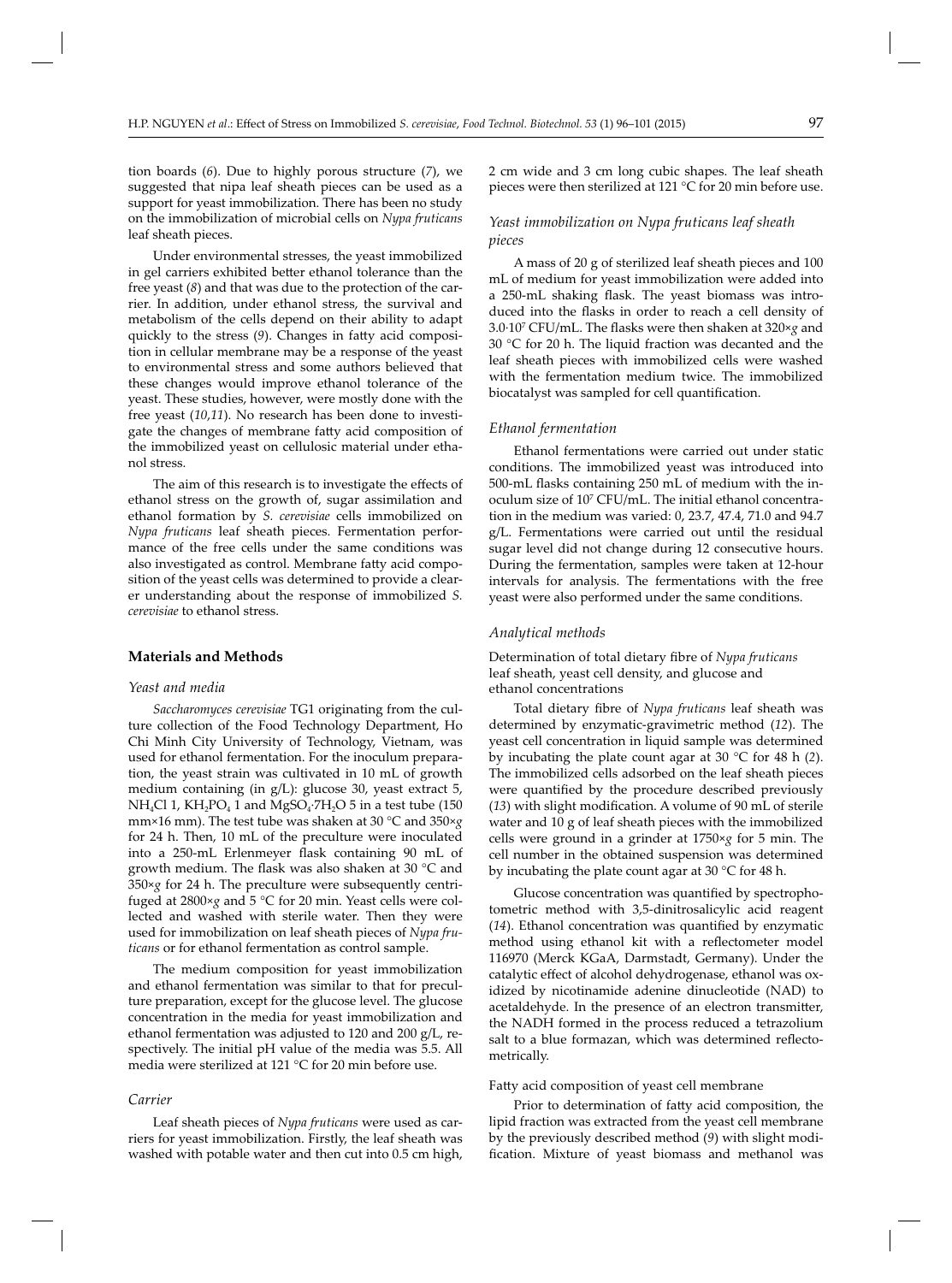treated with ultrasound using a model VC 750 ultrasonic probe (Sonics & Materials Inc., Newtown, CT, USA) at an ultrasonic power of 5 W/g for 1 min to break down the cell walls. The lipid extraction was then carried out by adding chloroform and methanol (2:1 by volume) to the sonicated mixture. The mass per volume ratio of material to solvent was 5:2. The extraction was performed at the agitation rate of 480×*g* for 2 h. The organic phase was then transferred into a glass screw tube containing 0.88 % KCl solution. The mixture was centrifuged at 1000×*g* and 25 °C for 5 min. The organic phase was then collected and used for determination of fatty acid composition.

Fatty acid composition was determined by gas chromatography using a Hewlett-Packard model 5890A gas chromatograph (Hewlett-Packard, Minneapolis, MN, USA). The extract was injected into an FFAP-HP column of 25 m×0.2 mm with an HP automatic injector. Helium was used as carrier gas at 1.0 mL/min and heptadecanoic acid methyl ester (1 μg/μL) was added as an internal standard. Column inlet pressure was 150 kPa. The injector temperature was 250 °C. Detector temperature was 250 °C. The temperature program was 25 °C/min from 70 to 200 °C. Peak areas were measured using a Hewlett-Packard model 3396A integrator.

Unsaturation degree of fatty acids in yeast cell membrane was calculated using the formula described previously (*15*).

Average growth rate, sugar uptake rate and ethanol formation rate of the immobilized and free yeast

The average growth rate, sugar uptake rate and ethanol formation rate were calculated using the following formulas:

Average growth rate/(CFU/(mL·h)) = 
$$
\frac{N(\text{cell})_{\text{max}} - N(\text{cell})_{\text{initial}}}{t_1} / 1 / \text{Sugar uptake rate}/(g/(L·h)) = \frac{\gamma(\text{sugar})_{\text{initial}} - \gamma(\text{sugar})_{\text{residual}}}{t_2} / 2 / \text{Sugar}
$$

Ethanol formation rate/(g/(L·h)) = 
$$
\frac{\gamma(\text{ethanol})_{\text{produced}}}{t_2}
$$
 /3/

where  $t_1$  was the fermentation time (h) after which the cell density in the culture achieved maximum, and  $t<sub>2</sub>$  was the fermentation time (h) after which the residual sugar content in the culture did not change.

#### *Statistical analysis*

All experiments were performed in triplicate. Mean values were considered significantly different when p<0.05. One-way and multi-way analyses of variance were performed using the Statgraphics Centurion XV software (Statpoint Technologies, Inc., Warrenton, VA, USA).

#### **Results and Discussion**

#### *Eff ects of ethanol stress on yeast growth*

In this study, the growth of *S. cerevisiae* was estimated by average growth rate and maximum cell density. Table 1 shows that the maximum cell density and the average growth rate were not significantly different when the initial ethanol concentration increased from 0 to 23.7 g/L. This phenomenon was observed for both the immobilized and free yeast. Increase in the initial ethanol concentration from 23.7 to 94.7 g/L decreased the growth rate of the immobilized and free cells by 5.2 and 17.2 times, respectively. Ethanol was reported to inhibit glycolytic enzymes and biological processes which were associated with lipid synthesis in the cellular membrane (*16*). In addition, ethanol could remove hydrate layers around yeast cells (*17*) and decrease water activity of the medium (*18*). As a result, ethanol reduced the growth of yeast cells. Similar observations were reported in a previous study (*19*) when *S. cerevisiae* cells fixed on cellulose beads were used for ethanol fermentation under ethanol stress.

Maximum cell density and average growth rate of the yeast immobilized on *Nypa fruticans* leaf sheath pieces were always higher than those of the free yeast. Similar observations were also reported for *S. cerevisiae* cells fixed on cellulose beads as the fermentations were performed under ethanol stress (*19*). In the present study, the maximum cell density and average growth rate of the immobilized yeast in the medium with ethanol concentration of 94.7 g/L were 1.8 and 3.7 times higher, respectively, than those of the free yeast. Our preliminary studies showed that the total dietary fibre mass fraction in *Nypa fruticans* leaf sheath pieces was 61.6 % on dry matter basis. Carriers with high carbohydrate level could protect the hydrate layer around yeast cells from ethanol (*17*). In addition, at the start of the fermentation, the cell density in the support was 7.5·10°CFU per g of dried support. It was reported that due to high density of immobilized cells on the carrier, the yeast cells protected each other against etha-

| Table 1. Effect of ethanol stress on yeast growth |
|---------------------------------------------------|
|---------------------------------------------------|

| $\gamma$ (ethanol) <sub>initial</sub><br>g/L | $N$ (cell) <sub>max</sub><br>$10^6$ CFU/mL |                      | Average growth rate<br>$10^6$ CFU/(mL·h) |                       |
|----------------------------------------------|--------------------------------------------|----------------------|------------------------------------------|-----------------------|
|                                              | Immobilized cells                          | Free cells           | Immobilized cells                        | Free cells            |
| $0$ (control)                                | $(138.5 \pm 5.3)^m$                        | $(102.7\pm3.8)^k$    | $(3.8 \pm 0.3)^f$                        | $(3.1 \pm 0.2)^e$     |
| 23.7                                         | $(133.5 \pm 5.0)^m$                        | $(98.3 \pm 4.1)^k$   | $(3.6 \pm 0.3)^f$                        | $(2.9 \pm 0.2)^e$     |
| 47.4                                         | $(120.7 \pm 4.2)^{1}$                      | $(86.7{\pm}3.9)^{j}$ | $(2.4 \pm 0.3)^d$                        | $(1.8 \pm 0.2)^c$     |
| 71.0                                         | $(45.8 \pm 2.1)^{i}$                       | $(22.2 \pm 1.0)^h$   | $(1.6 \pm 0.1)^c$                        | $(0.56 \pm 0.09)^{b}$ |
| 94.7                                         | $(21.5 \pm 0.6)^h$                         | $(12.1 \pm 0.2)^8$   | $(0.6 \pm 0.1)^{b}$                      | $(0.17 \pm 0.01)^a$   |

Superscripts in table indicate significant difference (p<0.05). Results are presented as mean values±standard deviations for *N*=3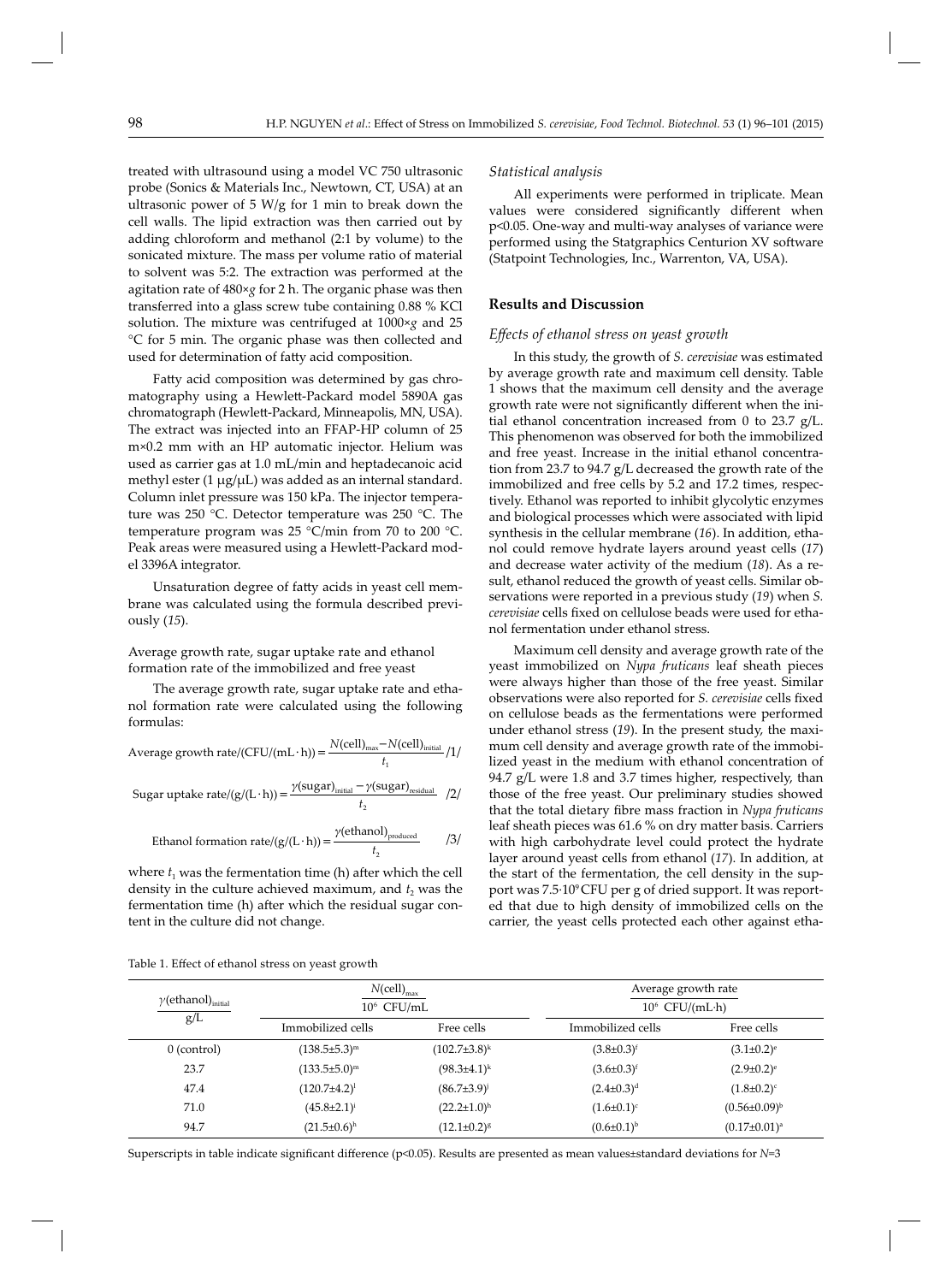nol and that led to an improvement in ethanol tolerance of the immobilized yeast (*5*).

## *Effect of ethanol stress on glucose assimilation by Saccharomyces cerevisiae*

Table 2 shows that the glucose uptake rate by the free yeast decreased when the initial ethanol concentration in the medium augmented from 23.7 to 94.7 g/L. The glucose uptake rate of the immobilized yeast slowed down as the initial ethanol concentration increased from 47.4 to 94.7 g/L. At the initial ethanol concentration of 94.7 g/L, glucose uptake rate of the immobilized yeast was 2.5 times higher than that of the free yeast. The immobilized cells were consequently more tolerant to ethanol than the free cells. The residual sugar level in the culture with both free and immobilized yeast increased as the initial ethanol concentration increased from 0 to 94.7  $g/L$ . It was reported that high ethanol concentration could reduce the sugar assimilation of the immobilized (*17*) and free cells of *S. cerevesiae* (*20*). High level of ethanol accumulated in the fermented cultures would limit the transport of glucose into the cells (*21*). As a result, ethanol decreased metabolic activity of both immobilized and free yeast cells.

When the initial ethanol concentration increased from 0 to 94.7  $g/L$ , the glucose uptake rate of the immobilized yeast was significantly faster than that of the free yeast. In addition, the immobilized yeast had lower residual sugar level than the free yeast at all investigated ethanol concentrations. There have not been any studies to compare glucose uptake rate of *S. cerevisiae* cells immobilized on cellulosic materials and free cells under ethanol stress. In the case of *S. cerevisiae* yeast entrapped in gelatin gel, the immobilized cells assimilated glucose twice as fast as the suspended cells (*22*) when the fermentation was performed in the medium without ethanol addition.

It was reported that the adaptation of the immobilized yeast to the changes in medium composition was faster than that of the free yeast (*23*). Hence, the immobilized yeast assimilated sugar faster than the free yeast.

## *Eff ects of ethanol stress on ethanol formation by Saccharomyces cerevisiae*

Table 3 shows that increase in the initial ethanol concentration from 0 to 94.7 g/L decreased the level of produced ethanol and ethanol formation rate of the free yeast. The concentration of ethanol produced by the immobilized cells and ethanol formation rate were reduced as the initial ethanol concentration augmented from 23.7 to 94.7 g/L. In the medium without ethanol addition, the concentration of produced ethanol by the immobilized yeast was 1.2 times higher than that by the free yeast. When the initial ethanol concentration increased from 23.7 to 94.7 g/L, the concentration of ethanol produced by the immobilized and the free yeast decreased 4.1 and 12.9 times, respectively. In addition, the results in Table 3 also show that the ethanol formation rate by the immobilized yeast was significantly higher than that by the free yeast. At 94.7 g/L of ethanol, the ethanol formation rate by the immobilized yeast was 3.5 times higher than that by the free yeast. Some previous studies also reported that *S. cerevisiae* cells immobilized on sugarcane pieces (*3*) and on corn stem (*23*) produced more ethanol and exhibited higher ethanol formation rate than the free yeast when the fermentations were performed in media without ethanol addition.

Improvement in ethanol tolerance of free *S. cerevisiae* cells was previously explained through changes in fatty acid composition in cellular membrane (*9*,*24*–*28*). Our preliminary studies showed that the mass fractions of palmitic (C16:0), stearic (C18:0), palmitoleic (C16:1) and

Table 2. Effect of ethanol stress on glucose assimilation by *Saccharomyces cerevisiae* 

| $\gamma$ (ethanol) $_{\rm initial}$ | Sugar uptake rate/ $(g/(L \cdot h))$ |                       | $\gamma$ (sugar) <sub>residual</sub> /(g/L) |                                |
|-------------------------------------|--------------------------------------|-----------------------|---------------------------------------------|--------------------------------|
| g/L                                 | Immobilized cells                    | Free cells            | Immobilized cells                           | Free cells                     |
| $0$ (control)                       | $(3.9 \pm 0.2)^f$                    | $(2.7 \pm 0.1)^e$     | $(0.83 \pm 0.03)^a$                         | $(5.6 \pm 0.1)^g$              |
| 23.7                                | $(3.9 \pm 0.2)^f$                    | $(2.7 \pm 0.1)^e$     | $(1.55 \pm 0.03)^c$                         | $(6.10 \pm 0.08)$ <sup>h</sup> |
| 47.4                                | $(3.8 \pm 0.2)^f$                    | $(2.0 \pm 0.1)^d$     | $(38.7 \pm 1.1)^{i}$                        | $(90.1 \pm 2.0)^{j}$           |
| 71.0                                | $(2.8 \pm 0.1)^e$                    | $(1.7 \pm 0.1)^c$     | $(77.8 \pm 2.9)$ <sup>j</sup>               | $(141.8 \pm 2.3)^1$            |
| 94.7                                | $(2.6 \pm 0.1)^e$                    | $(1.05 \pm 0.02)^{b}$ | $(141.5 \pm 1.9)^k$                         | $(180.4 \pm 2.4)^m$            |

Superscripts indicate significant difference ( $p<0.05$ ). Results are presented as mean values±standard deviations for *N*=3

Table 3. Effects of ethanol stress on ethanol formation by *Saccharomyces cerevisiae* 

| $\gamma$ (ethanol) <sub>initial</sub> | $\gamma$ (ethanol) <sub>produced</sub> /(g/L) |                      | Ethanol formation rate/ $(g/(L \cdot h))$ |                     |
|---------------------------------------|-----------------------------------------------|----------------------|-------------------------------------------|---------------------|
| g/L                                   | Immobilized cells                             | Free cells           | Immobilized cells                         | Free cells          |
| $0$ (control)                         | $(95.5 \pm 3.2)$ <sup>o</sup>                 | $(85.3 \pm 3.9)^n$   | $(2.2 \pm 0.1)^h$                         | $(2.01 \pm 0.08)^g$ |
| 23.7                                  | $(96.3 \pm 3.9)$ °                            | $(71.0 \pm 1.6)^m$   | $(2.3 \pm 0.1)^h$                         | $(1.87 \pm 0.01)^f$ |
| 47.4                                  | $(67.9 \pm 3.2)^m$                            | $(38.7 \pm 1.6)^1$   | $(1.82 \pm 0.08)^f$                       | $(1.06 \pm 0.05)^e$ |
| 71.0                                  | $(40.3{\pm}2.4)^1$                            | $(16.6 \pm 0.8)^{j}$ | $(0.83 \pm 0.05)^d$                       | $(0.41 \pm 0.02)^c$ |
| 94.7                                  | $(23.7 \pm 1.6)^k$                            | $(5.5 \pm 0.2)^{i}$  | $(0.07 \pm 0.01)^{b}$                     | $(0.02 \pm 0.00)^a$ |

Superscripts indicate significant difference (p<0.05). Results are presented as mean values±standard deviations for *N*=3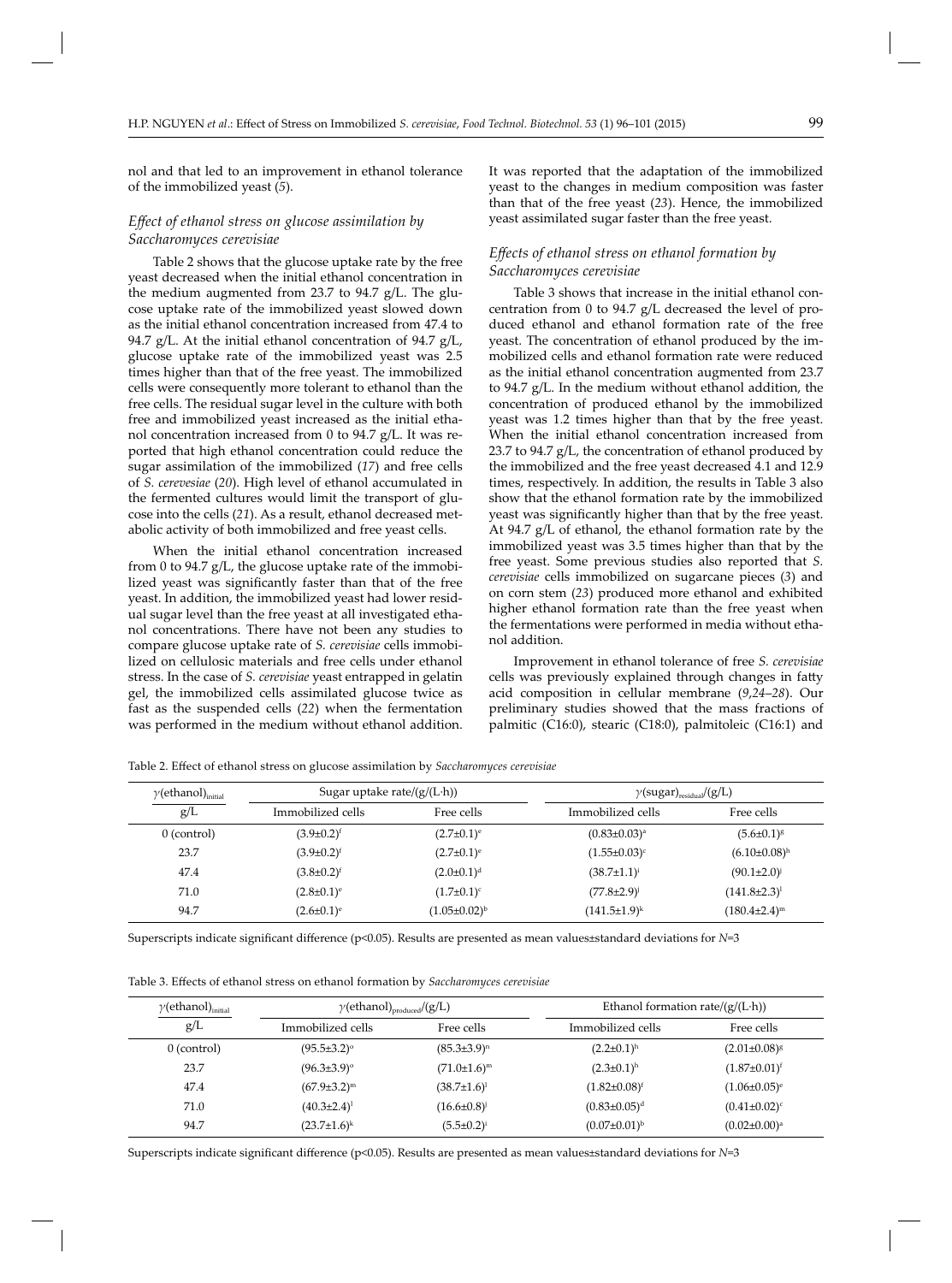oleic (C18:1) acids in cellular membrane of *S. cerevisiae* TG1 used in this work were dominant in comparison with those of other fatty acids. In the medium without ethanol addition, increase in saturated fatty acid (C16:0 and C18:0) mass fraction and decrease in unsaturated fatty acid (C16:1 and C18:1) mass fraction in the free yeast cells were observed at the end of fermentation (Fig. 1; bars A, B and C). Our results are in agreement with the previous findings (29) where *S. cerevisiae* NCYC 431 was used for ethanol fermentation. However, it was reported that mass fractions of stearic, palmitoleic and oleic acids in cellular membrane of free *S. cerevisiae* IMM 30 cells remained constant during ethanol fermentation (*26*). Fig. 1 (bars A, B and C) also shows that in the medium with 47.4 g/L of ethanol, changes in both saturated and unsaturated fatty acid mass fractions in yeast cell membrane were similar to those in the medium without ethanol addition. This observation was in contrast with the findings of some authors who concluded that the relative percentage of palmitic and stearic acids decreased when fermentation proceeded with *S. cerevisiae* LH 02/2 (11). The differences between our results and the findings of other authors  $(11,26)$  were possibly due to the difference in yeast strain.

No study has been done to investigate the effects of initial ethanol concentration in the medium on fatty acid composition of the immobilized yeast at the end of the fermentation. Fig. 1 (bars D, E and F) demonstrates that when the yeast was immobilized on *Nypa fruticans* leaf sheath pieces, increase in saturated fatty acid (C16:0 and C18:0) mass fraction and reduction in unsaturated fatty acid (C16:1 and C18:1) mass fraction were also observed at the end of the fermentation in the medium with and without ethanol addition. These changes were similar to those when free yeast was used. It was reported that the mass fractions of palmitic and stearic acids of the immobilized yeast on sintered glass beads increased while that of palmitoleic and oleic acids decreased when the ethanol fermentation was performed in the medium without ethanol addition (*26*).

The degree of unsaturation of fatty acids in cellular membrane of the immobilized and free yeast was also calculated. Fig. 2 shows that at the beginning of the fermentation, the free yeast exhibited higher degree of unsatura-



**Fig. 1.** Mass fractions of fatty acids in the cellular membrane of free (A, B and C) and immobilized (D, E and F) yeast; (A, D): at the beginning of fermentation; (B, E): the end of fermentation (*γ*(ethanol)initial=0 g/L); and (C, F): the end of fermentation (*γ*(ethanol)<sub>initial</sub>=47.4 g/L) (**□**: palmitic acid; ■: stearic acid; □: palmitoleic acid; ■: oleic acid)



**Fig. 2.** Unsaturation degree of fatty acids in the cellular membrane of the immobilized ( $\blacksquare$ ) and free ( $\square$ ) yeast *Saccharomyces cerevisiae*; (A): at the beginning of fermentation; (B): the end of fermentation ( $γ$ (ethanol)<sub>initial</sub>=0 g/L); and (C): the end of fermentation ( $\gamma$ (ethanol)<sub>initial</sub>=47.4 g/L)

tion than the immobilized yeast. Hence, it can be noted that the adsorption of yeast cells on *Nypa fruticans* leaf sheath pieces in the nutritional medium reduced the degree of unsaturation of fatty acids in the cellular membrane of *S. cerevisiae* cells. In addition, at the end of the fermentation, the free yeast also demonstrated higher level of unsaturation than the immobilized yeast; this phenomenon was observed in the medium with and without added ethanol. Similar results were also mentioned in a previous study (*26*) when the medium without ethanol addition was used for ethanol fermentation with immobilized yeast on sintered glass beads. It was reported that low degree of unsaturation of fatty acids in cellular membrane is associated with high fermentation rates of the immobilized yeast (*26*).

## **Conclusion**

Increase in the initial ethanol concentration from 23.7 to 94.7 g/L decreased the growth of and ethanol formation by the immobilized cells of *Saccharomyces cerevisiae*. The immobilized yeast on *Nypa fruticans* leaf sheath pieces showed better fermentation performance than the free yeast under ethanol stress. The decrease in the level of unsaturation of fatty acids in cellular membrane can be an explanation for high ethanol tolerance of the immobilized yeast.

#### *Acknowledgement*

This work was financially supported by Vietnam National University, Ho Chi Minh City (Project B2012-20- 11TD/HD-KHCN)

## **References**

- *1.* Yu J, Yue G, Zhong J, Zhang X, Tan T. Immobilization of Saccharomyces cerevisiae to modified bagasse for ethanol production. Renew Energy. 2010;35:1130–4. h- p://dx.doi.org/10.1016/j.renene.2009.11.045
- *2.* Pacheco AM, Gondim DR, Gonçalves LRB. Ethanol production by fermentation using immobilized cells of Saccharomyces cerevisiae in cashew apple bagasse. Appl Biochem Biotechnol. 2010;161:209–17. h- p://dx.doi.org/10.1007/s12010-009-8781-y.